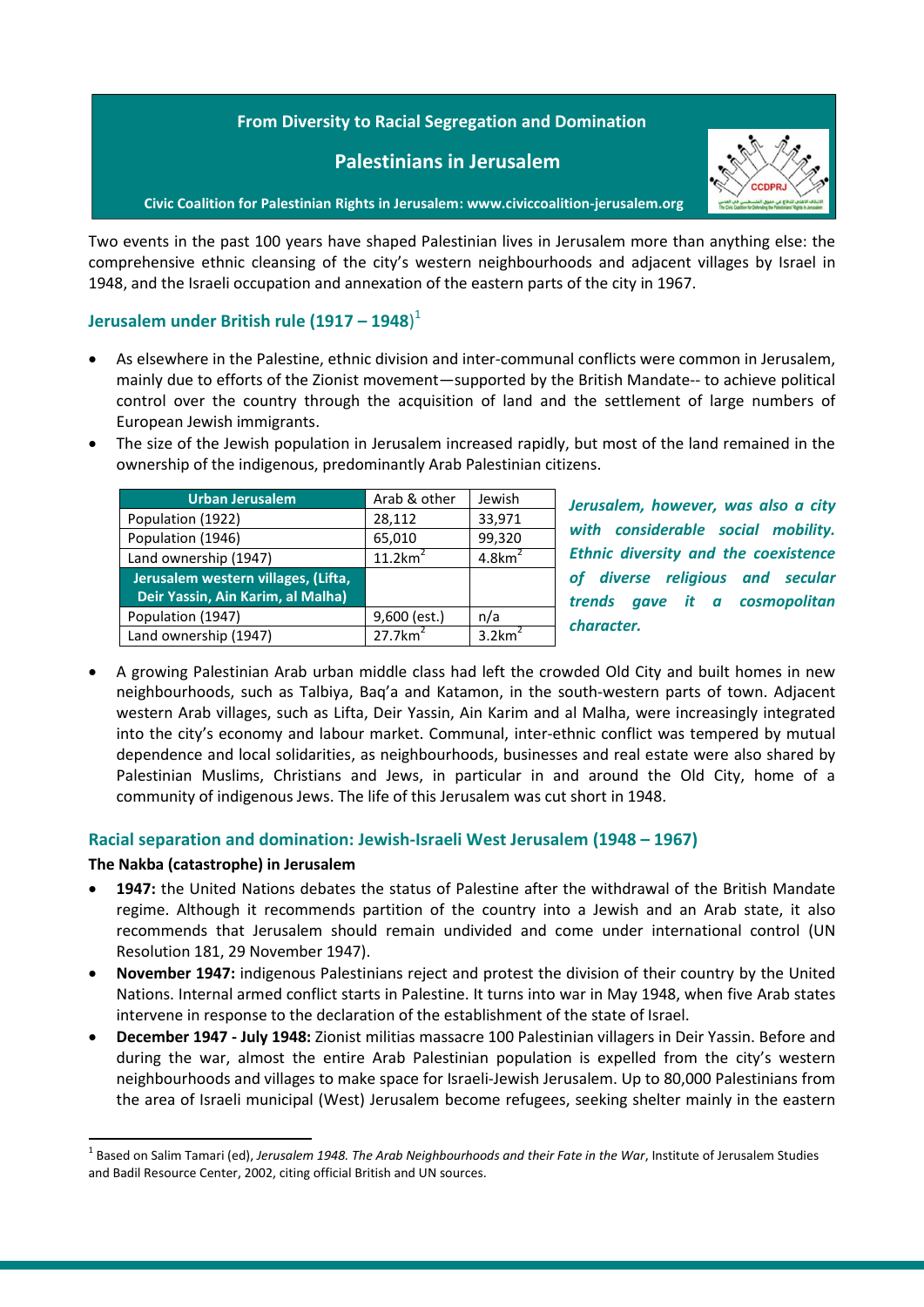parts of the city, elsewhere in the West Bank, and in Jordan. Israel confiscates their properties, including some 10,000 urban homes and 35km<sup>2</sup> of land (equal to 60-80% of Israeli municipal Jerusalem after 1948), and allocates them to its Jewish population.<sup>2</sup>

- **July 1948**: the Jordanian army expels the entire Jewish community (up to 2,500 persons) from the Old City to Israeli West Jerusalem. Their property, including 192 homes and other real estate, mainly in the Jewish Quarter of the Old City, is seized by the Jordanian Custodian of Enemy Property.<sup>3</sup>
- **December 1948:** the United Nations calls for the return of all persons displaced in the war, restitution of property and compensation (UN General Assembly Resolution 194). A UN register of most of the properties and their owners is completed in 1964.

## **Israel immediately adopted a series of discriminatory laws in order to make the ethnic cleansing of 1948 and Jewish-Israeli domination permanent\***

These laws, which remain in force until today,

- o Strip Palestinian refugees of their citizenship, making them stateless with no right to return
- o Grant superior civil status ("Jewish nationality) to Israel's Jewish citizens; define Israel as the state of "Jewish people"
- o Allow systematic and irreversible confiscation of Palestinian property; transfer it to the permanent ownership to the state and the Jewish National Fund (JNF)
- $\circ$  Grant official status and functions to private Zionist organizations, such as the JNF, that cater to and develop land for the "Jewish people"

Including, among many others: Israeli Citizenship Law (1952); Law of Return (1950); Basic Law: The Knesset (1958), Amendment 9 (1985); Absentees' Property Law (1950); Development Authority (Transfer of Property) Law (1950); Land Acquisition for Public Purposes Ordinance (1943, incorporated British Mandate law); Basic Law: Israel Lands (1960); World Zionist Organization-Jewish Agency "Status" Law (1952); Keren Kayemet Le-Israel Law (1953); Covenant with Zionist Executive (1954). See, Adalah:<http://adalah.org/eng/Israeli-Discriminatory-Law-Database>

#### **Jordan's treatment of Jewish property in eastern Jerusalem**

 Eastern Jerusalem came under Jordanian rule after the war. Vacant Jewish homes were used to house Palestinian refugees from western Jerusalem. The Jordanian Custodian issued contracts of protected tenancy for this purpose, and Palestinian tenants had to pay rent to the Custodian. Jordan preserved, thus, the property title of the Jewish owners and their right repossession.

# **Colonization and racial domination: occupied East Jerusalem (1967 – present)**

# **Premeditated: the claim for sovereignty in all of Palestine was legislated into Israeli law in 1948. 4 An Israeli military government for the West Bank was ready by 1964.<sup>5</sup>**

#### **June 1967: Annexation of occupied East Jerusalem**

- Israel annexed the eastern Jerusalem neighbourhoods together with land of 28 Palestinian communities in the adjacent West Bank  $-$  in total approximately 70km<sup>2</sup> of occupied Palestinian territory that became known as East Jerusalem.
- Israel incorporated this area into the boundaries of its (West) Jerusalem municipality and extended its domestic law into it. On 30 July 1980, Israel adopted a Basic Law declaring that, "Jerusalem, united and complete, is the capital of Israel".

3 Nazmi Ju'beh, "Focus, Jewish Settlement in the Old City of Jerusalem after 1967", *Palestine-Israel Journal*, Vol. 8, No.1, 2001.

<sup>4</sup> Area of Jurisdiction and Powers Ordinance, No. 29 of 5708-1948

**.** 

 $^2$  Terry Rempel, "Dispossession and Restitution in 1948 Jerusalem", in S. Tamari (ed.), supra, p. 213, 216-217. See also: Civic Coalition-Jerusalem, *Fact Sheet: Lifta*[, http://www.civiccoalition-jerusalem.org/system/files/the\\_case\\_of\\_lifta\\_village\\_final.pdf](http://www.civiccoalition-jerusalem.org/system/files/the_case_of_lifta_village_final.pdf)

<sup>5</sup> Tom Segev, *1967. Israel, the War, and the Year that Transformed the Middle East*, Metropolitan Books, 2007, p. 458.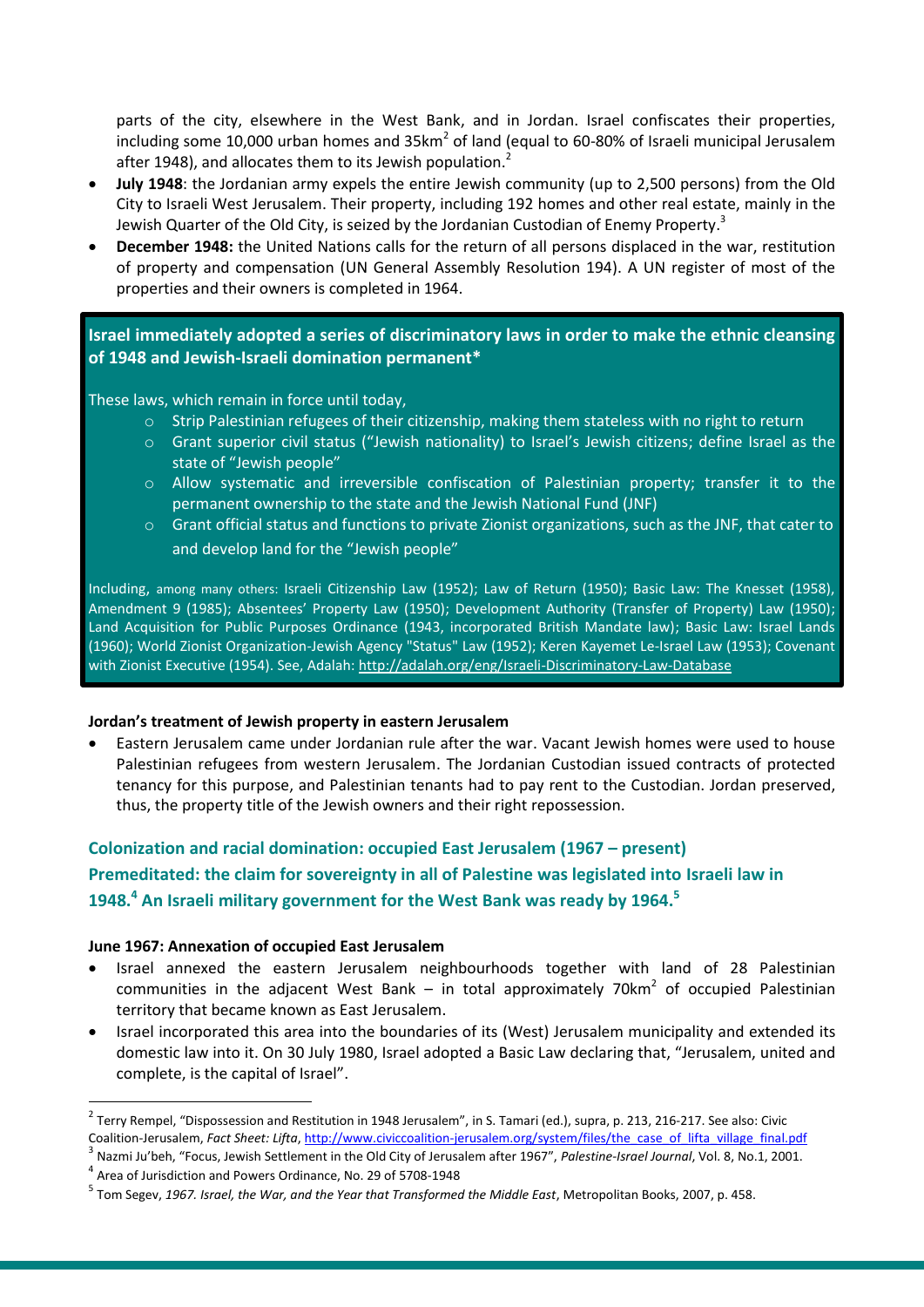- The Israeli annexation deprived Palestinians in occupied East Jerusalem of the protections of the Fourth Geneva Convention. They became subjected to the same discriminatory Israeli laws that had been used for the permanent transfer and expropriation of the 1948 expelled Palestinian population of western Jerusalem.
- Israel, the state, also gained control of the pre-1948 Jewish properties in East Jerusalem that had been administered by the Jordanian Custodian of Enemy Property.

### **1967 - Today: Systematic population transfer**

- East Jerusalem was populated exclusively by Palestinians in 1967. Since then, all Israeli authorities have worked to change its demographic composition and establish Jewish-Israeli domination, through expropriation and forced transfer of Palestinians, and the establishment of Jewish settlements.
- Population transfer is systematic, premeditated and deliberate. Based on the official doctrine of "demographic balance" formulated by the Inter-ministerial Committee to Examine the Rate of

| 47 Years of Israeli Population Transfer |                                                   |  |
|-----------------------------------------|---------------------------------------------------|--|
|                                         | Jewish settlers in East Jerusalem                 |  |
|                                         | Number (est.) $200,000 = 45\%$ of the population  |  |
| Location                                | 16 large urban settlements; 2,000 in and          |  |
|                                         | around the Old City                               |  |
|                                         | Jewish settlers in "Greater Jerusalem", West Bank |  |
| Number (est.)                           | 152,000 = 30% of the population in West           |  |
|                                         | Bank districts of Jerusalem<br>and                |  |
|                                         | <b>Bethlehem</b>                                  |  |
| Location                                | The "settlement blocs" of Giv'at Ze'ev,           |  |
|                                         | Kokhav Ya'akov, Ma'aleh Adumim and                |  |

Gush Etzion

Development for Jerusalem (Gafni Committee) in 1973, Israel defines the ratio of 30% Palestinians and 70% Jews as its policy objective in "united" (West and East) Jerusalem.<sup>6</sup>

## **1994 – Today: Annexation** *de facto* **of "Greater Jerusalem" in the occupied West Bank**

- Since the beginning of Israeli-Palestinian peace negotiations, Israel has established "Greater Jerusalem", a Jewish-Israeli metropolitan area extending from Ramallah in the North, to the Dead See in the East, and Hebron in the South.
- This area has been annexed *de facto* to Israel by: the establishment of four large clusters of Jewish settlements ("settlement blocs"); application of Israeli law in the settlements; construction of the Wall and a network of highways that tie the settlements into West Jerusalem and Israel.



1

Israeli map of "metropolitan Jerusalem" (unofficial) <http://www.jerusalem5800.com/>

"Greater Jerusalem" (mid ring) is predominantly located in the occupied West Bank

<sup>6</sup> B'tselem, *A Policy of Discrimination: Land Expropriation, Planning and Building in East Jerusalem*, 1995, p. 30 – 38, 45 – 48. Also: Civic Coalition-Jerusalem, "Jerusalem Master Plan 2030: Implications and Threats to the Palestinian presence Jerusalem": [www.aidajerusalem.org/uploadss/01\\_07\\_10986663827.pdf](http://www.aidajerusalem.org/uploadss/01_07_10986663827.pdf)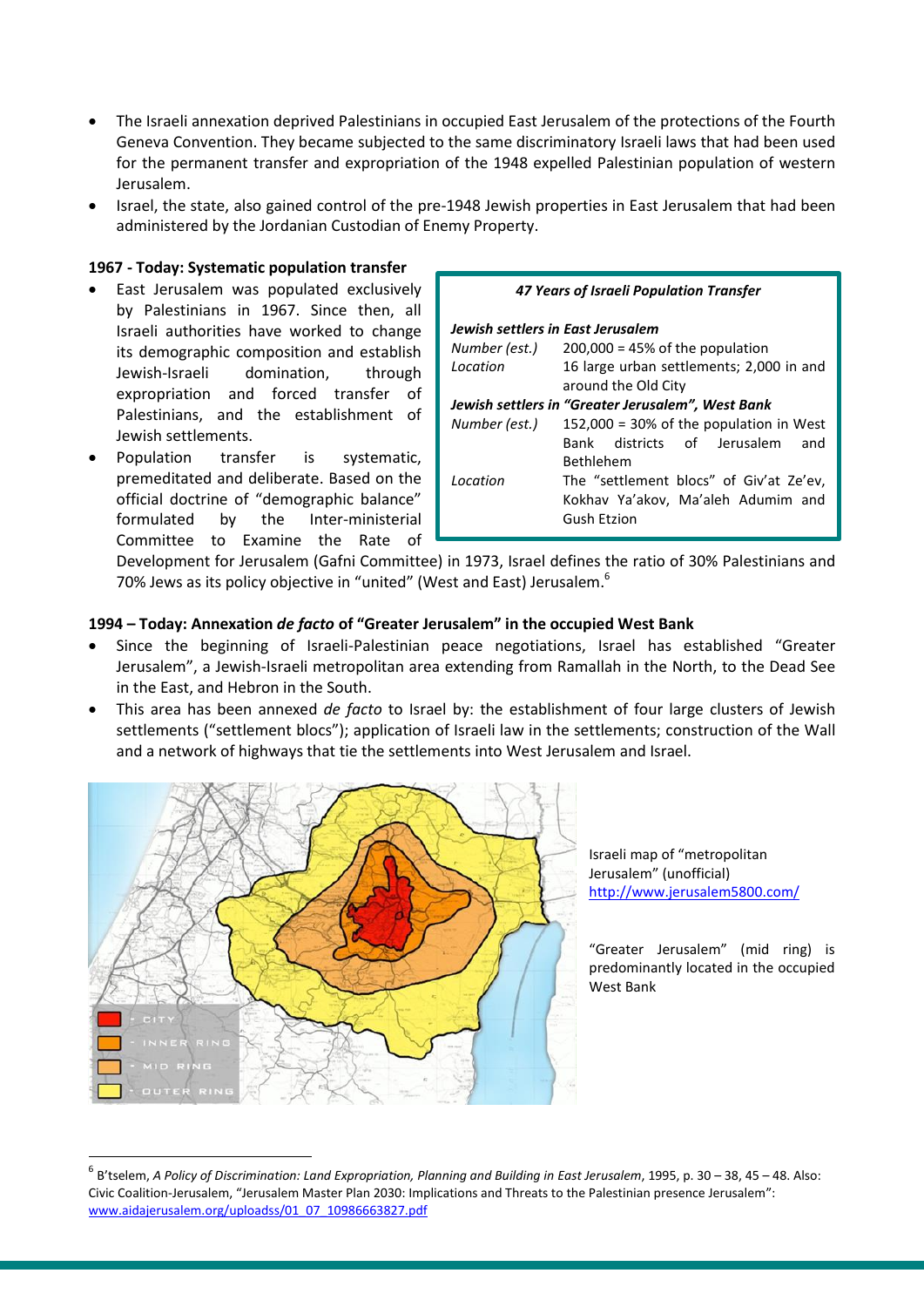**Today, it is universally recognized that East Jerusalem is part of the Israeli-occupied West Bank and Gaza Strip where sovereignty belongs to the Palestinian people.** 

**Since 1967, the United Nations has --in vain-- urged Israel to rescind its annexation and population transfer, which contradict the UN Charter, are serious violations of international humanitarian and human rights law, and result in war crimes.** 

**All states have been called to:**

- o **Abstain from assisting these Israeli violations, and,**
- o **Cooperate in order to bring them to an end.**

**Private companies have been reminded of their duty to respect international humanitarian and human rights law and terminate business involvement in the illegal Israeli activities in occupied East Jerusalem.**

See, for example: UN Security Council Resolutions 465 and 478 (1980); ICJ Advisory Opinion on the Israeli Wall (9 July 2004) adopted by the UN General Assembly on 20 July 2004; the Report of the International Fact Finding Mission on the Israeli Settlements endorsed by the UN Human Rights Council on 22 March 2013

## **Consequences for Palestinians in occupied East Jerusalem:**

## **Persecution through systematic deprivation of fundamental human rights and forced transfer**

#### **Deprived of land, homes and heritage: home demolitions and forced evictions**

- At least one third of the Palestinian land has been expropriated, mainly under the Absentees' Property Law and for alleged "public" purpose.<sup>7</sup> Even where Palestinians still own land, they cannot build on it. Under the pretext of "urban planning", Israel restricts Palestinian development to 13% of the area of East Jerusalem. Thousands of Palestinians have been evicted and Palestinian homes and heritage destroyed, as their land has been allocated for Jewish-Israeli urban infrastructure, settlements and sites of tourism and worship.
- In the Old City after the 1967 war, entire Palestinian neighbourhoods were destroyed and the land expropriated. Several thousand Palestinian inhabitants, including many 1948 refugees, were evicted to create space for Jewish worshippers and the new, expanded Jewish Quarter.<sup>8</sup>
- Today, in Palestinian neighbourhoods adjacent to the Old City (Sheikh Jarrah, Silwan, Issawiya, Al Tour) Israeli settlers, authorities and courts collude in evicting Palestinians and destroying their homes and heritage for the development of Israeli-Jewish "national parks" and tourist sites - often taking advantage of an Israeli law that allows claims for pre-1948 properties in East Jerusalem - but not in West Jerusalem where the properties of the refugees are located.<sup>9</sup>
- In the outskirts of East Jerusalem, Palestinian homes and communities (Beit Hanina, Shufat, Beit Safafa, Bedouin communities) are destroyed to make space for Israeli settlements and highways constructed in expropriated land for Israeli "Greater Jerusalem" in the occupied West Bank.<sup>10</sup>
- Palestinian structures built without permits are systematically demolished.<sup>11</sup> In 2009 2013 alone, Israel demolished 370 Palestinian structures, mainly homes, forcibly displacing 909 persons.<sup>12</sup>

1

<sup>7</sup> Usama Halabi, *Israel's Absentees' Property Law: A*pplication of the Law in occupied East Jerusalem, Civic Coalition-Jerusalem, 2013.

<sup>&</sup>lt;sup>8</sup> Civic Coalition-Jerusalem, Submission to the International Fact Finding Mission on the Israeli Settlements, October 2012. <sup>9</sup> Civic Coalition-Jerusalem, *Fact Sheet: Silwan*: [http://www.civiccoalition-jerusalem.org/system/files/silwan\\_factsheet\\_2\\_2014.pdf](http://www.civiccoalition-jerusalem.org/system/files/silwan_factsheet_2_2014.pdf)

*Fact Sheet: Sheikh Jarrah:* [http://www.civiccoalition-jerusalem.org/system/files/sheikh\\_jarrah\\_2\\_2014.pdf](http://www.civiccoalition-jerusalem.org/system/files/sheikh_jarrah_2_2014.pdf)

<sup>&</sup>lt;sup>10</sup> Civic Coalition-Jerusalem, *Update and Urgent Appeal: Beit Safafa*: [http://civiccoalition-jerusalem.org/press-releases/israeli](http://civiccoalition-jerusalem.org/press-releases/israeli-supreme-court-rules-allow-completion-illegal-israeli-settlement-highway-throu)[supreme-court-rules-allow-completion-illegal-israeli-settlement-highway-throu](http://civiccoalition-jerusalem.org/press-releases/israeli-supreme-court-rules-allow-completion-illegal-israeli-settlement-highway-throu)

<sup>11</sup> UN OCHA Fact Sheet: East Jerusalem, Key Humanitarian Concerns, December 2012:

[http://www.ochaopt.org/documents/ocha\\_opt\\_Jerusalem\\_FactSheet\\_December\\_2012\\_english.pdf](http://www.ochaopt.org/documents/ocha_opt_Jerusalem_FactSheet_December_2012_english.pdf)

OCHA Displacement Working Group.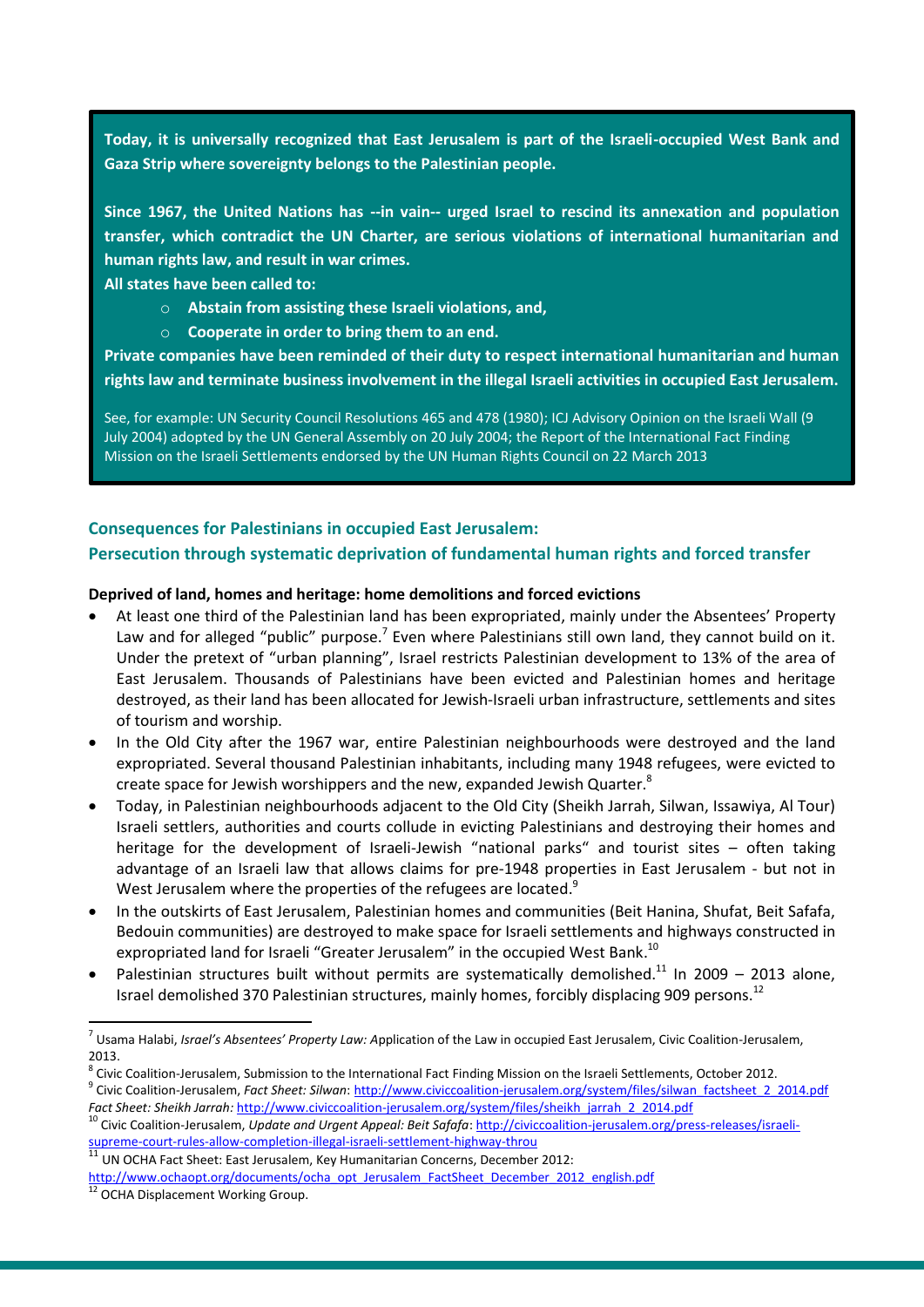### **Stripped of all civil status and rights in their city**

- Approximately 30,000 Palestinians, residents of the Israeli-annexed area, were absent at time of the 1967 Israeli population census, including many displaced persons. Israel did not record them and excluded them from its Jerusalem population register. In Israeli terms, they—and their descendants- do not exist; they have no legal status and no right to return to the city.<sup>13</sup>
- The right to establish a home in Jerusalem is denied to almost the entire occupied Palestinian population of more than 4 million, because Israel grants lawful residence only to Palestinians recorded in its 1967 East Jerusalem census and their descendants.
- Since the early 1990s, the more than 4 million occupied Palestinians have also been denied free access to city from the West Bank, even for short term visits for reasons of business, medical care, education, worship or other, because Israel has institutionalized a discriminatory "Jerusalem closure policy" composed of military orders, magnetic cards, access permits, checkpoints and the Wall.

## **Jerusalem Palestinians, "foreigners" subject to deportation**

Palestinians recorded in the 1967 East Jerusalem census are designated as "Jerusalem Arabs" by Israel. They are registered in the municipality's population register and permitted to stay in East Jerusalem.

- These Jerusalem Palestinians are, however, deprived of both, their Palestinian nationality and secure civil status in their hometown. The status of "permanent residents" (blue Israeli ID cards) accorded to them under the Entry to Israel Regulations (1974) is usually granted to foreigners on long-term stay in Israel. It entitles to Israeli social benefits, public services and participation in municipal elections, but does not convey unconditional rights to stay, register children or unite with relatives in Jerusalem. For "permanent residents", these are privileges subject to the discretion of the Israeli interior ministry. 317,844 Palestinians held such "permanent resident" status in Jerusalem in 2012.
- Permanent residency is revoked, if the ministry believes that a Jerusalem Palestinian does not have his/her "center of life" in Jerusalem but lives in the occupied West Bank or elsewhere, or has stayed abroad for 6 years or obtained residency/citizenship of another country. Since 1967, Israel has revoked the Jerusalem resident status of at least 14,300 Palestinians, removing them from the population register and abolishing their right to return under Israeli law.<sup>14</sup>

## **Divided Palestinian families, unregistered children**

 Residency permits for children born outside of Jerusalem, or spouses and children who are

1

#### *47 Years of Israeli Population Transfer: Forced transfer of Palestinians*

*Palestinians in East Jerusalem (est.)* 246,000 – 293,000 The exact number is unknown because of the (fear of) forced population transfer.

*A population of multiply displaced persons:*

Approximately **40% are 1948 refugees**, mainly from western Jerusalem

**At least one quarter** (61,000 – 70,000) of all Palestinians in East Jerusalem today have been forcibly displaced **in, from and back into** the city since 1967.

- Most of the above (74%) were **forced to leave** in the past --mainly for lack of housing-- and then **compelled to return** between 2006 and 2012 -- mainly by fear of losing their "permanent resident" status in Jerusalem.
- At least 16,000 (26%) were forcibly **displaced inside** the city between 2006 and 2012, mainly due to home demolitions, forced evictions and difficulties with access to services caused by the Wall.

The total number of Palestinians **permanently transferred from** Jerusalem since 1967, without the option of return, is **unknown**. Among these are the approximately 44,000 who were excluded from the 1967 Israeli census or had their Jerusalem resident status revoked by the Israeli authorities.

Sources: *Displaced by the Wall*, Badil and IDMC/Norwegian Refugee Council, 2006; Unpublished survey commissioned in 2012 by OCHA (published with permission of OCHA-oPt); official Palestinian and Israeli population statistics.

<sup>&</sup>lt;sup>13</sup> Badil Resource Center for Palestinian Residency and Refugee Rights, *Eviction, Restitution and Protection of Palestinian Rights in Jerusalem*, 1999.

<sup>&</sup>lt;sup>14</sup> <http://www.hamoked.org/Document.aspx?dID=Updates1285>